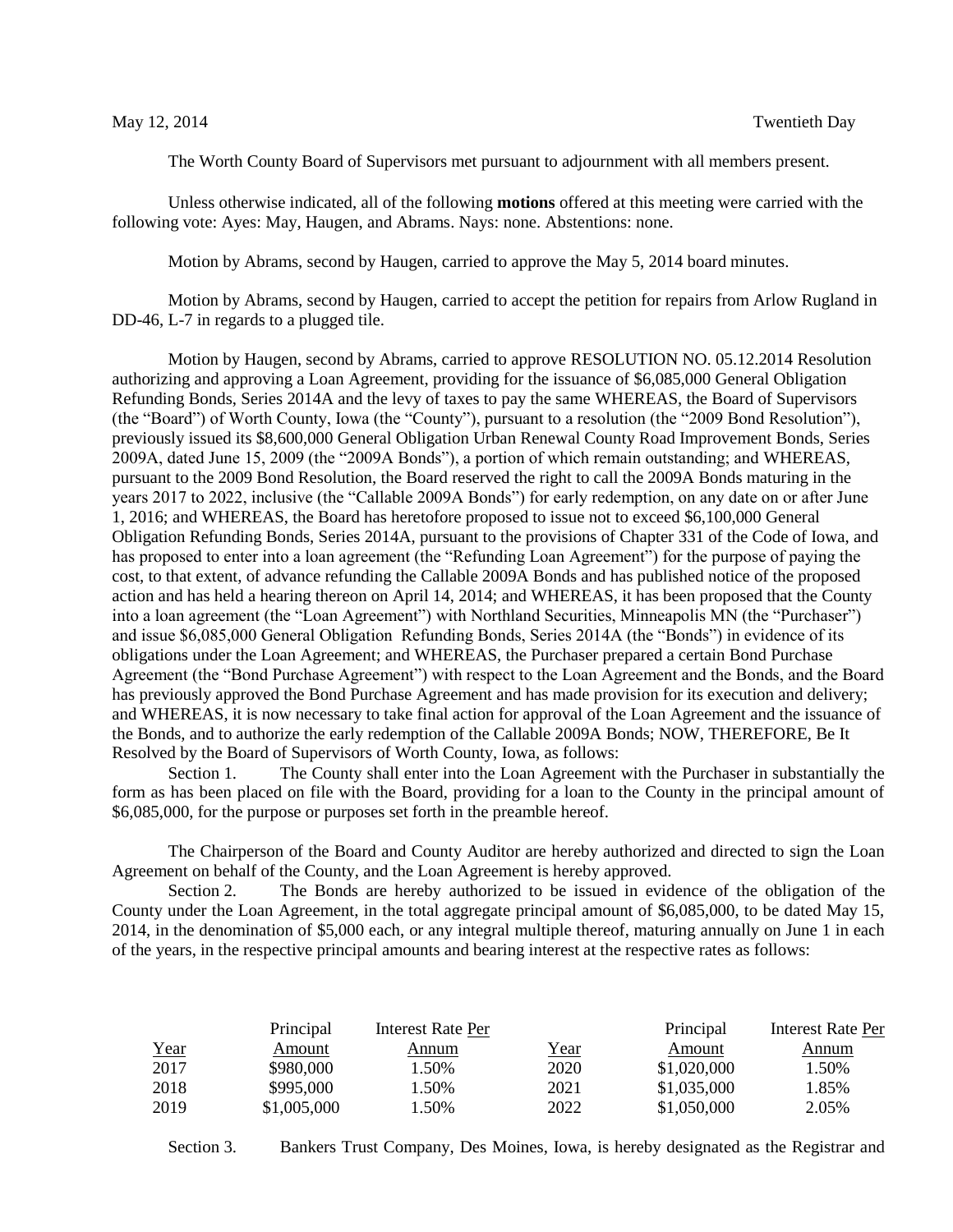Paying Agent for the Bonds and may be hereinafter referred to as the "Registrar" or the "Paying Agent". The County shall enter into an agreement (the "Registrar/Paying Agent Agreement") with the Registrar, in substantially the form as has been placed on file with the Board; the Chairperson and County Auditor are hereby authorized and directed to sign the Registrar/Paying Agent Agreement on behalf of the County; and the Registrar/Paying Agent Agreement is hereby approved.

The County reserves the right to prepay part or all of the principal of the Bonds maturing in each of the years 2020 to 2022, inclusive, prior to and in any order of maturity on June 1, 2019, or on any date thereafter upon terms of par and accrued interest. If less than all of the Bonds of any like maturity are to be redeemed, the particular part of those Bonds to be redeemed shall be selected by the Registrar by lot. The Bonds may be called in part in one or more units of \$5,000. If less than the entire principal amount of any Bond in a denomination of more than \$5,000 is to be redeemed, the Registrar will issue and deliver to the registered owner thereof, upon surrender of such original Bond, a new Bond or Bonds, in any authorized denomination, in a total aggregate principal amount equal to the unredeemed balance of the original Bond. Notice of such redemption as aforesaid identifying the Bond or Bonds (or portion thereof) to be redeemed shall be sent by electronic means or mailed by certified mail to the registered owners thereof at the addresses shown on the County's registration books not less than 30 days prior to such redemption date. Any notice of redemption may contain a statement that the redemption is conditioned upon the receipt by the Paying Agent of funds on or before the date fixed for redemption sufficient to pay the redemption price of the Bonds so called for redemption, and that if funds are not available, such redemption shall be cancelled by written notice to the owners of the Bonds called for redemption in the same manner as the original redemption notice was sent. All of such Bonds as to which the County reserves and exercises the right of redemption and as to which notice as aforesaid shall have been given and for the redemption of which funds are duly provided, shall cease to bear interest on the redemption date.

Accrued interest on the Bonds shall be payable semiannually on the first day of June and December in each year, commencing December 1, 2014. Interest shall be calculated on the basis of a 360-day year comprised of twelve 30-day months. Payment of interest on the Bonds shall be made to the registered owners appearing on the registration books of the County at the close of business on the fifteenth day of the month next preceding the interest payment date and shall be paid to the registered owners at the addresses shown on such registration books. Principal of the Bonds shall be payable in lawful money of the United States of America to the registered owners or their legal representatives upon presentation and surrender of the Bond or Bonds at the office of the Paying Agent.

The Bonds shall be executed on behalf of the County with the official manual or facsimile signature of the Chairperson of the Board and attested with the official manual or facsimile signature of the County Auditor, and shall be fully registered Bonds without interest coupons. In case any officer whose signature or the facsimile of whose signature appears on the Bonds shall cease to be such officer before the delivery of the Bonds, such signature or such facsimile signature shall nevertheless be valid and sufficient for all purposes, the same as if such officer had remained in office until delivery.

The Bonds shall not be valid or become obligatory for any purpose until the Certificate of Authentication thereon shall have been signed by the Registrar.

The Bonds shall be fully registered as to principal and interest in the names of the owners on the registration books of the County kept by the Registrar, and after such registration, payment of the principal thereof and interest thereon shall be made only to the registered owners or their legal representatives or assigns. Each Bond shall be transferable only upon the registration books of the County upon presentation to the Registrar, together with either a written instrument of transfer satisfactory to the Registrar or the assignment form thereon completed and duly executed by the registered owner or the duly authorized attorney for such registered owner.

The record and identity of the owners of the Bonds shall be kept confidential as provided by Section 22.7 of the Code of Iowa.

Section 4. Notwithstanding anything above to the contrary, the Bonds shall be issued initially as Depository Bonds, with one fully registered Bond for each maturity date, in principal amounts equal to the amount of principal maturing on each such date, and registered in the name of Cede & Co., as nominee for The Depository Trust Company, New York, New York ("DTC"). On original issue, the Bonds shall be deposited with DTC for the purpose of maintaining a book-entry system for recording the ownership interests of its participants and the transfer of those interests among its participants (the "Participants"). In the event that DTC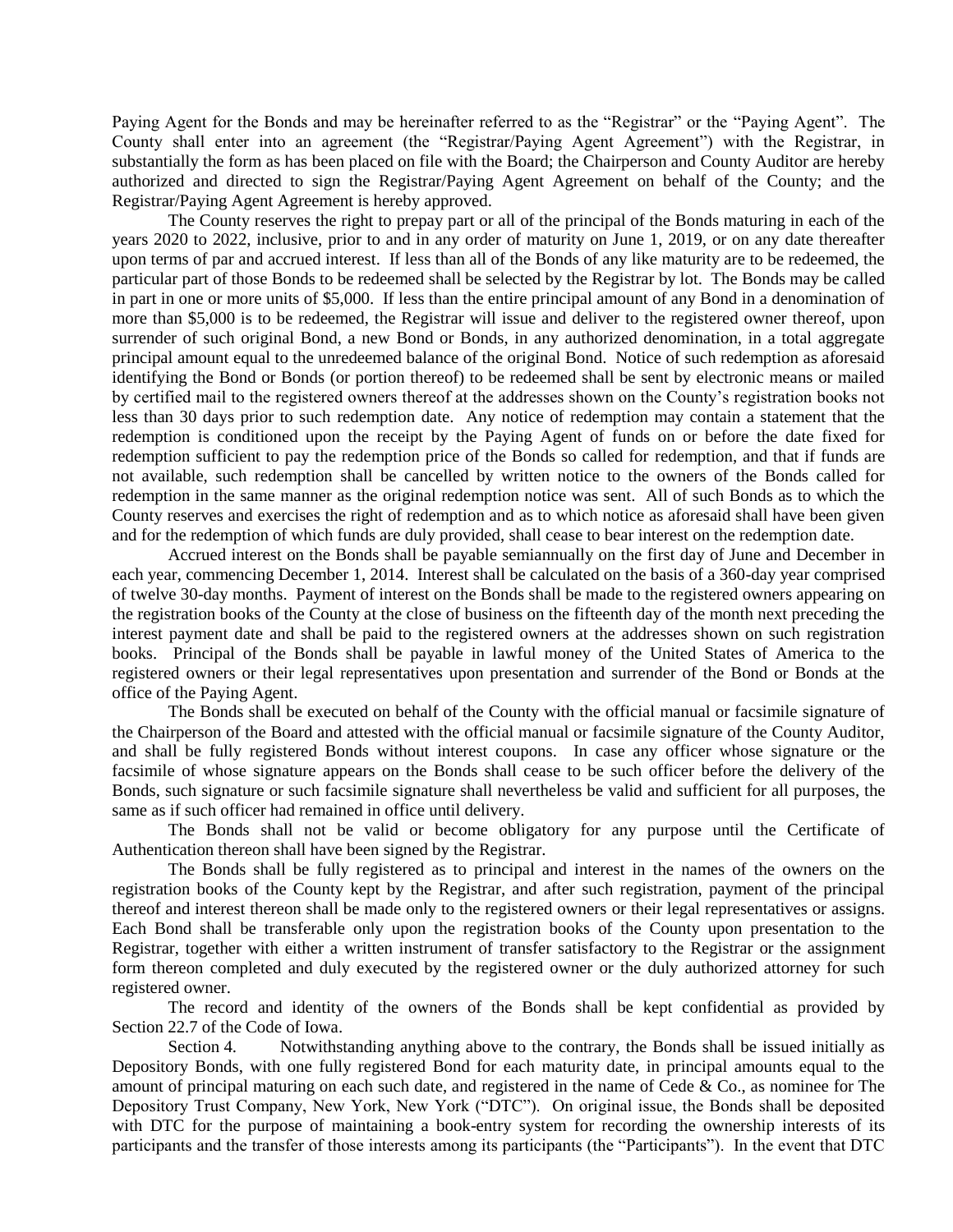determines not to continue to act as securities depository for the Bonds or the County determines not to continue the book-entry system for recording ownership interests in the Bonds with DTC, the County will discontinue the book-entry system with DTC. If the County does not select another qualified securities depository to replace DTC (or a successor depository) in order to continue a book-entry system, the County will register and deliver replacement bonds in the form of fully registered certificates, in authorized denominations of \$5,000 or integral multiples of \$5,000, in accordance with instructions from Cede & Co., as nominee for DTC. In the event that the County identifies a qualified securities depository to replace DTC, the County will register and deliver replacement bonds, fully registered in the name of such depository, or its nominee, in the denominations as set forth above, as reduced from time to time prior to maturity in connection with redemptions or retirements by call or payment, and in such event, such depository will then maintain the book-entry system for recording ownership interests in the Bonds.

Ownership interest in the Bonds may be purchased by or through Participants. Such Participants and the persons for whom they acquire interests in the Bonds as nominees will not receive certificated Bonds, but each such Participant will receive a credit balance in the records of DTC in the amount of such Participant's interest in the Bonds, which will be confirmed in accordance with DTC's standard procedures. Each such person for which a Participant has an interest in the Bonds, as nominee, may desire to make arrangements with such Participant to have all notices of redemption or other communications of the County to DTC, which may affect such person, forwarded in writing by such Participant and to have notification made of all interest payments.

The County will have no responsibility or obligation to such Participants or the persons for whom they act as nominees with respect to payment to or providing of notice for such Participants or the persons for whom they act as nominees.

As used herein, the term "Beneficial Owner" shall hereinafter be deemed to include the person for whom the Participant acquires an interest in the Bonds.

DTC will receive payments from the County, to be remitted by DTC to the Participants for subsequent disbursement to the Beneficial Owners. The ownership interest of each Beneficial Owner in the Bonds will be recorded on the records of the Participants whose ownership interest will be recorded on a computerized book-entry system kept by DTC.

When reference is made to any action which is required or permitted to be taken by the Beneficial Owners, such reference shall only relate to those permitted to act (by statute, regulation or otherwise) on behalf of such Beneficial Owners for such purposes. When notices are given, they shall be sent by the County to DTC, and DTC shall forward (or cause to be forwarded) the notices to the Participants so that the Participants can forward the same to the Beneficial Owners.

Beneficial Owners will receive written confirmations of their purchases from the Participants acting on behalf of the Beneficial Owners detailing the terms of the Bonds acquired. Transfers of ownership interests in the Bonds will be accomplished by book entries made by DTC and the Participants who act on behalf of the Beneficial Owners. Beneficial Owners will not receive certificates representing their ownership interest in the Bonds, except as specifically provided herein. Interest and principal will be paid when due by the County to DTC, then paid by DTC to the Participants and thereafter paid by the Participants to the Beneficial Owners.

Section 5. The Bonds shall be in substantially the following form:

(Form of Bond) UNITED STATES OF AMERICA

|     |                                                        | <b>STATE OF IOWA</b> | <b>WORTH COUNTY</b> |              |  |
|-----|--------------------------------------------------------|----------------------|---------------------|--------------|--|
|     | <b>GENERAL OBLIGATION REFUNDING BOND, SERIES 2014A</b> |                      |                     |              |  |
| No. |                                                        |                      |                     |              |  |
|     | <b>RATE</b>                                            | <b>MATURITY DATE</b> | <b>BOND DATE</b>    | <b>CUSIP</b> |  |
|     | %                                                      | June 1.              | May 15, 2014        |              |  |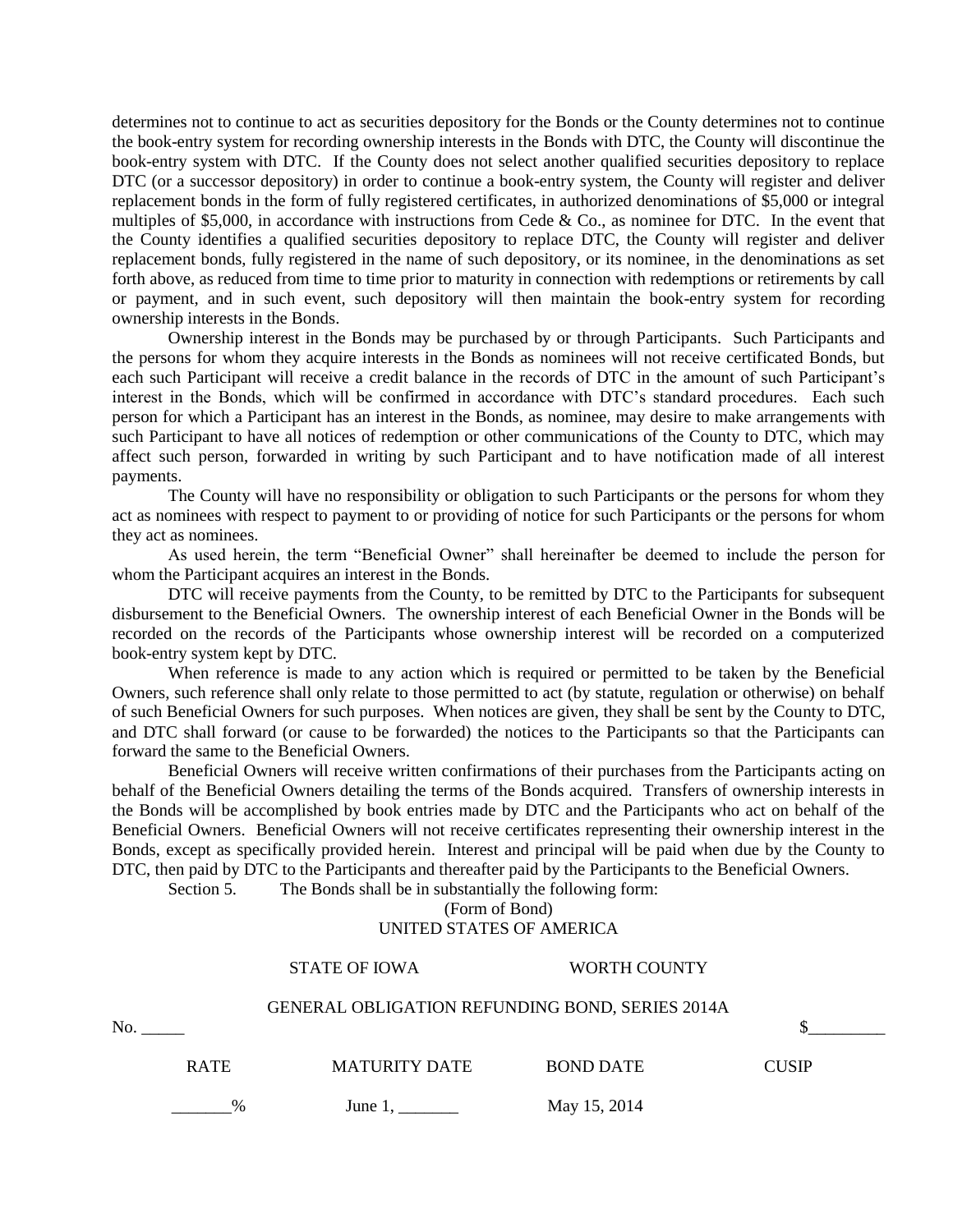Worth County (the "County"), Iowa, for value received, promises to pay on the maturity date of this Bond to Cede & Co. New York, NY or registered assigns, the principal sum of

## THOUSAND DOLLARS

in lawful money of the United States of America upon presentation and surrender of this Bond at the office of Bankers Trust Company, Des Moines, Iowa (hereinafter referred to as the "Registrar" or the "Paying Agent"), with interest on said sum, until paid, at the rate per annum specified above from the date of this Bond, or from the most recent interest payment date on which interest has been paid, on June 1 and December 1 of each year, commencing December 1, 2014, except as the provisions hereinafter set forth with respect to redemption prior to maturity may be or become applicable hereto. Interest on this Bond is payable to the registered owner appearing on the registration books of the County at the close of business on the fifteenth day of the month next preceding the interest payment date, and shall be paid to the registered owner at the address shown on such registration books.

This Bond shall not be valid or become obligatory for any purpose until the Certificate of Authentication hereon shall have been signed by the Registrar.

This Bond is one of a series of General Obligation Refunding Bonds, Series 2014A (the "Bonds"), issued in the aggregate principal amount of \$6,085,000 by the County to evidence its obligation under a certain Loan Agreement, dated as of May 28, 2014 (the "Loan Agreement"), entered into by the County for the purpose of paying the cost, to that extent, of advance refunding the County's General Obligation Urban Renewal County Road Improvement Bonds, Series 2009A, dated June 15, 2009.

The Bonds are issued pursuant to and in strict compliance with the provisions of Sections 331.402(3) and 331.443 of the Code of Iowa, 2013, and all other laws amendatory thereof and supplemental thereto, and in conformity with a resolution of the County Board of Supervisors authorizing and approving the Loan Agreement and providing for the issuance and securing the payment of the Bonds (the "Resolution"), and reference is hereby made to the Resolution and the Loan Agreement for a more complete statement as to the source of payment of the Bonds and the rights of the owners of the Bonds.

The County reserves the right to prepay part or all of the principal of the Bonds maturing in each of the years 2020 to 2022, inclusive, prior to and in any order of maturity on June 1, 2019, or on any date thereafter upon terms of par and accrued interest. If less than all of the Bonds of any like maturity are to be redeemed, the particular part of those Bonds to be redeemed shall be selected by the Registrar by lot. The Bonds may be called in part in one or more units of \$5,000. If less than the entire principal amount of any Bond in a denomination of more than \$5,000 is to be redeemed, the Registrar will issue and deliver to the registered owner thereof, upon surrender of such original Bond, a new Bond or Bonds, in any authorized denomination, in a total aggregate principal amount equal to the unredeemed balance of the original Bond. Notice of such redemption as aforesaid identifying the Bond or Bonds (or portion thereof) to be redeemed shall be sent by electronic means or by certified mail to the registered owners thereof at the addresses shown on the County's registration books not less than 30 days prior to such redemption date. All of such Bonds as to which the County reserves and exercises the right of redemption and as to which notice as aforesaid shall have been given and for the redemption of which funds are duly provided, shall cease to bear interest on the redemption date.

This Bond is fully negotiable but shall be fully registered as to both principal and interest in the name of the owner on the books of the County in the office of the Registrar, after which no transfer shall be valid unless made on said books and then only upon presentation of this Bond to the Registrar, together with either a written instrument of transfer satisfactory to the Registrar or the assignment form hereon completed and duly executed by the registered owner or the duly authorized attorney for such registered owner.

The County, the Registrar and the Paying Agent may deem and treat the registered owner hereof as the absolute owner for the purpose of receiving payment of or on account of principal hereof, premium, if any, and interest due hereon and for all other purposes, and the County, the Registrar and the Paying Agent shall not be affected by any notice to the contrary.

And It Is Hereby Certified and Recited that all acts, conditions and things required by the laws and Constitution of the State of Iowa, to exist, to be had, to be done or to be performed precedent to and in the issue of this Bond were and have been properly existent, had, done and performed in regular and due form and time; that provision has been made for the levy of a sufficient continuing annual tax on all the taxable property within the County for the payment of the principal of and interest on this Bond as the same will respectively become due; that the faith, credit, revenues and resources and all the real and personal property of the County are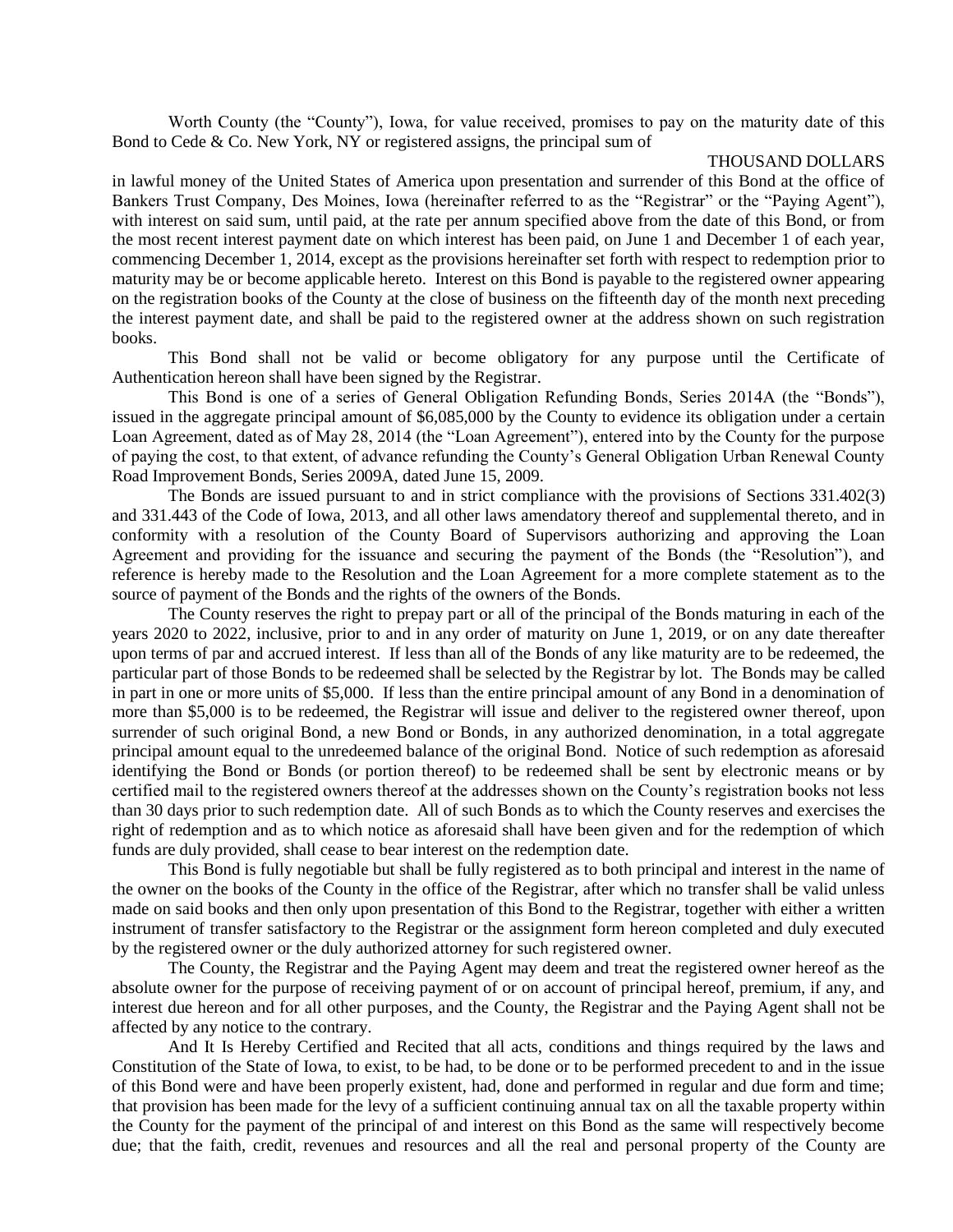irrevocably pledged for the prompt payment hereof, both principal and interest; and that the total indebtedness of the County, including this Bond, does not exceed any constitutional or statutory limitations.

IN TESTIMONY WHEREOF, Worth County, Iowa, by its Board of Supervisors, has caused this Bond to be executed with the duly authorized facsimile signature of its Chairperson and attested with the duly authorized facsimile signature of its County Auditor, all as of May 15, 2014.

## WORTH COUNTY, IOWA

By (DO NOT SIGN)

Chairperson, Board of Supervisors

Attest:

(DO NOT SIGN) County Auditor Registration Date: (Registration Date) REGISTRAR'S CERTIFICATE OF AUTHENTICATION This Bond is one of the Bonds described in the within-mentioned Resolution. BANKERS TRUST COMPANY

Des Moines, Iowa Registrar

By\_\_(Authorized Signature)

Authorized Officer

## ABBREVIATIONS

The following abbreviations, when used in this Bond, shall be construed as though they were written out in full according to applicable laws or regulations:

TEN COM - as tenants in common UTMA

to

TEN ENT - as tenants by the entireties (Custodian) JT TEN - as joint tenants with right of (Minor)

tenants in common

As Custodian for

survivorship and not as under Uniform Transfers to Minors Act

(State)

Additional abbreviations may also be used though not in the list above. ASSIGNMENT

For valuable consideration, receipt of which is hereby acknowledged, the undersigned assigns this Bond

(Please print or type name and address of Assignee)

## PLEASE INSERT SOCIAL SECURITY OR OTHER IDENTIFYING NUMBER OF ASSIGNEE and does hereby irrevocably appoint \_\_\_\_\_\_\_\_\_\_\_\_\_\_\_\_\_\_\_\_\_\_\_, Attorney, to transfer this Bond on the books kept for registration thereof with full power of substitution. Dated: University of the University of the University of the University of the University of the University of the University of the University of the University of the University of the University of the University of the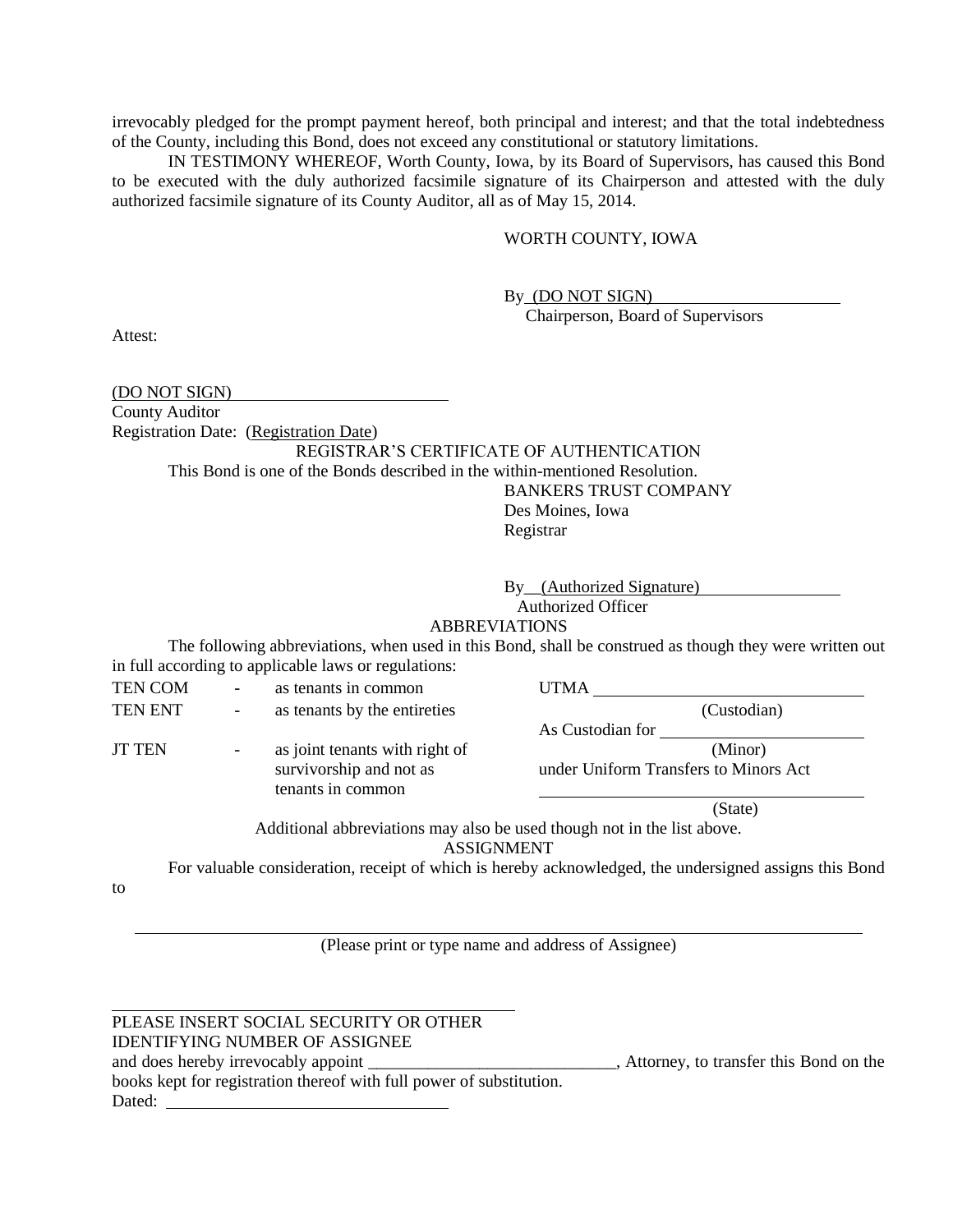Signature guaranteed:

(Signature guarantee must be provided in accordance with the prevailing standards and procedures of the Registrar and Transfer Agent. Such standards and procedures may require signatures to be guaranteed by certain eligible guarantor institutions that participate in a recognized signature guarantee program.)

> NOTICE: The signature to this Assignment must correspond with the name of the registered owner as it appears on this Bond in every particular, without alteration or enlargement or any change whatever.

 Section 6. The Bonds shall be executed as herein provided as soon after the adoption of this resolution as may be possible and thereupon shall be delivered to the Registrar for registration, authentication and delivery to or upon the direction of the Purchaser, upon receipt of the loan proceeds (the "Proceeds"), and all action heretofore taken in connection with the Loan Agreement and the sale of the Bonds is hereby ratified and confirmed in all respects.

Section 7. Bankers Trust Company, as Registrar and Paying Agent for the 2009A Bonds is hereby authorized to take all action necessary to call the Callable 2009A Bonds for redemption on June 1, 2016 (the "Redemption Date"), and is further authorized and directed to give notice of such redemption by sending notice to each of the registered owners of the Callable 2009A Bonds to be redeemed at the addresses shown on the County's registration books, not less than 30 days prior to the Redemption Date.<br>Section 8. As required by Chapter 76 of the Code of Iowa, and for

As required by Chapter 76 of the Code of Iowa, and for the purpose of providing for the levy and collection of a direct annual tax sufficient to pay the interest on the Bonds as it falls due, and also to pay and discharge the principal thereof at maturity, there is hereby ordered levied on all the taxable property in the County in each of the years while the Bonds or any of them are outstanding, a tax sufficient for that purpose, and in furtherance of this provision, but not in limitation thereof, there is hereby levied on all the taxable property in the County the following direct annual tax for collection in each of the following fiscal years:

For collection in the fiscal year beginning July 1, 2016, sufficient to produce the net annual sum of \$1,080,673; For collection in the fiscal year beginning July 1, 2017, sufficient to produce the net annual sum of \$1,080,973; For collection in the fiscal year beginning July 1, 2018, sufficient to produce the net annual sum of \$1,076,048; For collection in the fiscal year beginning July 1, 2019, sufficient to produce the net annual sum of \$1,075,973; For collection in the fiscal year beginning July 1, 2020, sufficient to produce the net annual sum of \$1,075,673; For collection in the fiscal year beginning July 1, 2021, sufficient to produce the net annual sum of \$1,071,525.

Section 9. A certified copy of this resolution shall be filed with the County Auditor, and the Auditor is hereby instructed to enter for collection and assess the tax hereby authorized. When annually entering such taxes for collection, the County Auditor shall include the same as a part of the tax levy for Debt Service Fund purposes of the County and when collected, the proceeds of the taxes shall be converted into the Debt Service Fund of the County and set aside therein as a special account to be used solely and only for the payment of the principal of and interest on the Bonds hereby authorized and for no other purpose whatsoever.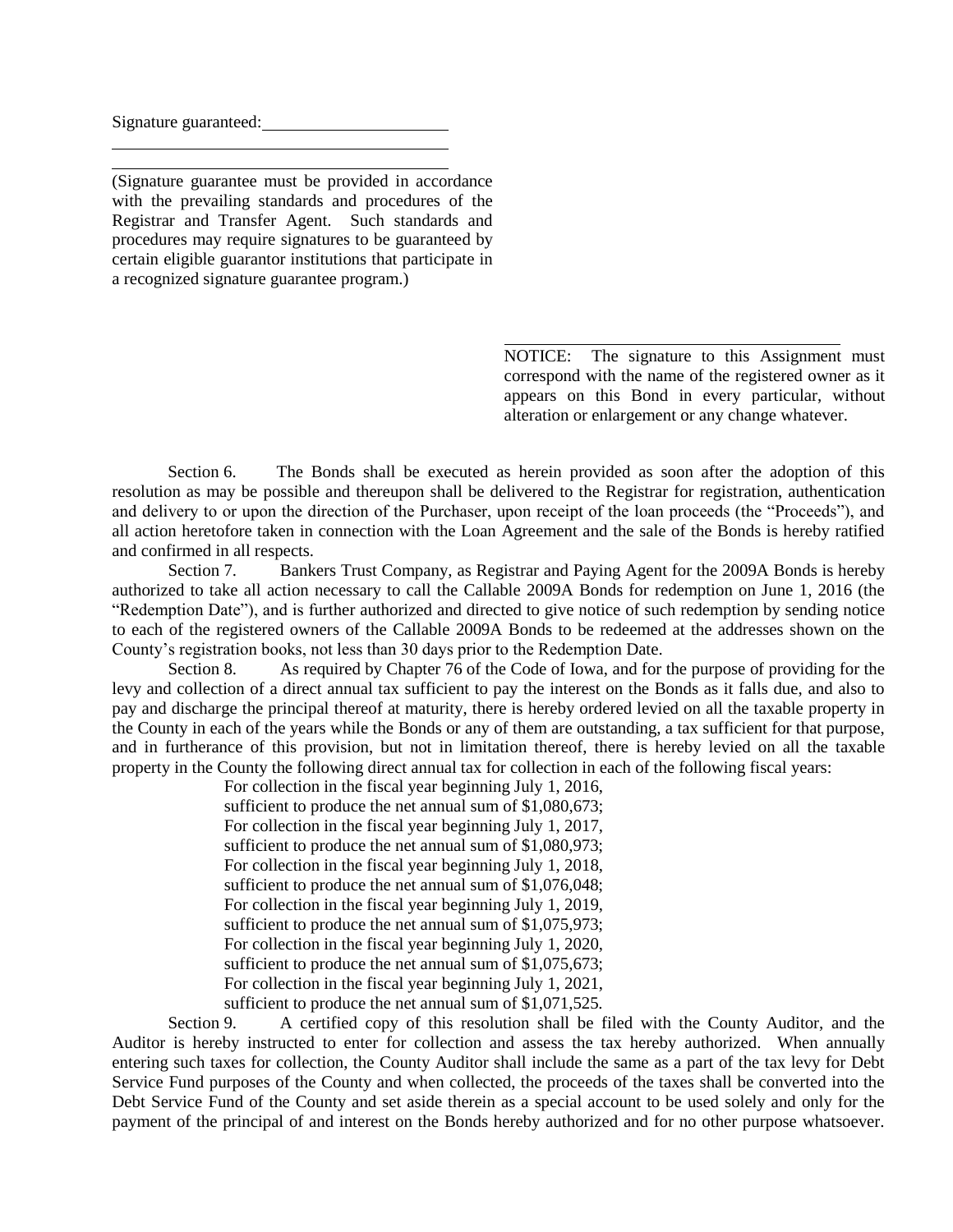Any amount received by the County as accrued interest on the Bonds shall be deposited into such special account and used to pay interest due on the Bonds on the first interest payment date.

Pursuant to the provisions of Section 76.4 of the Code of Iowa, each year while the Bonds remain outstanding and unpaid, any funds of the County which may lawfully be applied for such purpose may be appropriated, budgeted and, if received, used for the payment of the principal of and interest on the Bonds as the same become due, and if so appropriated, the taxes for any given fiscal year as provided for in Section 8 of this Resolution, shall be reduced by the amount of such alternate funds as have been appropriated for said purpose and evidenced in the County's budget.

Section 10. It is hereby determined that the County shall enter into an escrow agreement (the "Escrow Agreement") with the Registrar, as Escrow Agent, in such form as has been presented to the Board. The Escrow Agreement is hereby approved and the Chairperson and County Auditor are hereby authorized and directed to execute the Escrow Agreement on behalf of the County. The proceeds shall be deposited and invested in accordance with the terms of the Escrow Agreement, and, as set forth therein, when timely, shall be used to fund the redemption of the Callable 2009A Bonds.

Section 11. The interest or principal and both of them falling due in any year or years shall, if necessary, be paid promptly from current available funds of the County in advance of taxes levied and when the taxes shall have been collected, reimbursement shall be made to such current funds in the sum thus advanced. The County hereby pledges the faith, credit, revenues and resources and all of the real and personal property of the County for the full and prompt payment of the principal of and interest on the Bonds.

Section 12. It is the intention of the County that interest on the Bonds be and remain excluded from gross income for federal income tax purposes pursuant to the appropriate provisions of the Internal Revenue Code of 1986, as amended, and the Treasury Regulations in effect with respect thereto (all of the foregoing herein referred to as the "Internal Revenue Code"). In furtherance thereof, the County covenants to comply with the provisions of the Internal Revenue Code as they may from time to time be in effect or amended and further covenants to comply with the applicable future laws, regulations, published rulings and court decisions as may be necessary to insure that the interest on the Bonds will remain excluded from gross income for federal income tax purposes. Any and all of the officers of the County are hereby authorized and directed to take any and all actions as may be necessary to comply with the covenants herein contained.

The County hereby designates the Bonds as "Qualified Tax Exempt Obligations" as that term is used in Section 265(b)(3)(B) of the Internal Revenue Code.

Section 13. The Securities and Exchange Commission (the "SEC") has promulgated certain amendments to Rule 15c2-12 under the Securities Exchange Act of 1934 (17 C.F.R. § 240.15c2-12) (the "Rule") that make it unlawful for an underwriter to participate in the primary offering of municipal securities in a principal amount of \$1,000,000 or more unless, before submitting a bid or entering into a purchase contract for such securities, an underwriter has reasonably determined that the issuer or an obligated person has undertaken in writing for the benefit of the holders of such securities to provide certain disclosure information to prescribed information repositories on a continuing basis so long as such securities are outstanding.

On the date of issuance and delivery of the Bonds, the County will execute and deliver a Continuing Disclosure Certificate pursuant to which the County will undertake to comply with the Rule. The County covenants and agrees that it will comply with and carry out the provisions of the Continuing Disclosure Certificate. Any and all of the officers of the County are hereby authorized and directed to take any and all actions as may be necessary to comply with the Rule and the Continuing Disclosure Certificate.

Section 14. All resolutions or parts thereof in conflict herewith are hereby repealed to the extent of such conflict.

Passed and approved May 12, 2014. Dennis May, Chairperson, Board of Supervisors; Attest: Jacki A. Backhaus, County Auditor

Motion by Haugen, second by Abrams, carried to approve a Class C Liquor License for Rodney & Samantha Hagen DBA Happy Time Resort.

Motion by Haugen, second by Abrams, carried to approve the clerk of court's monthly report.

The following claims were approved: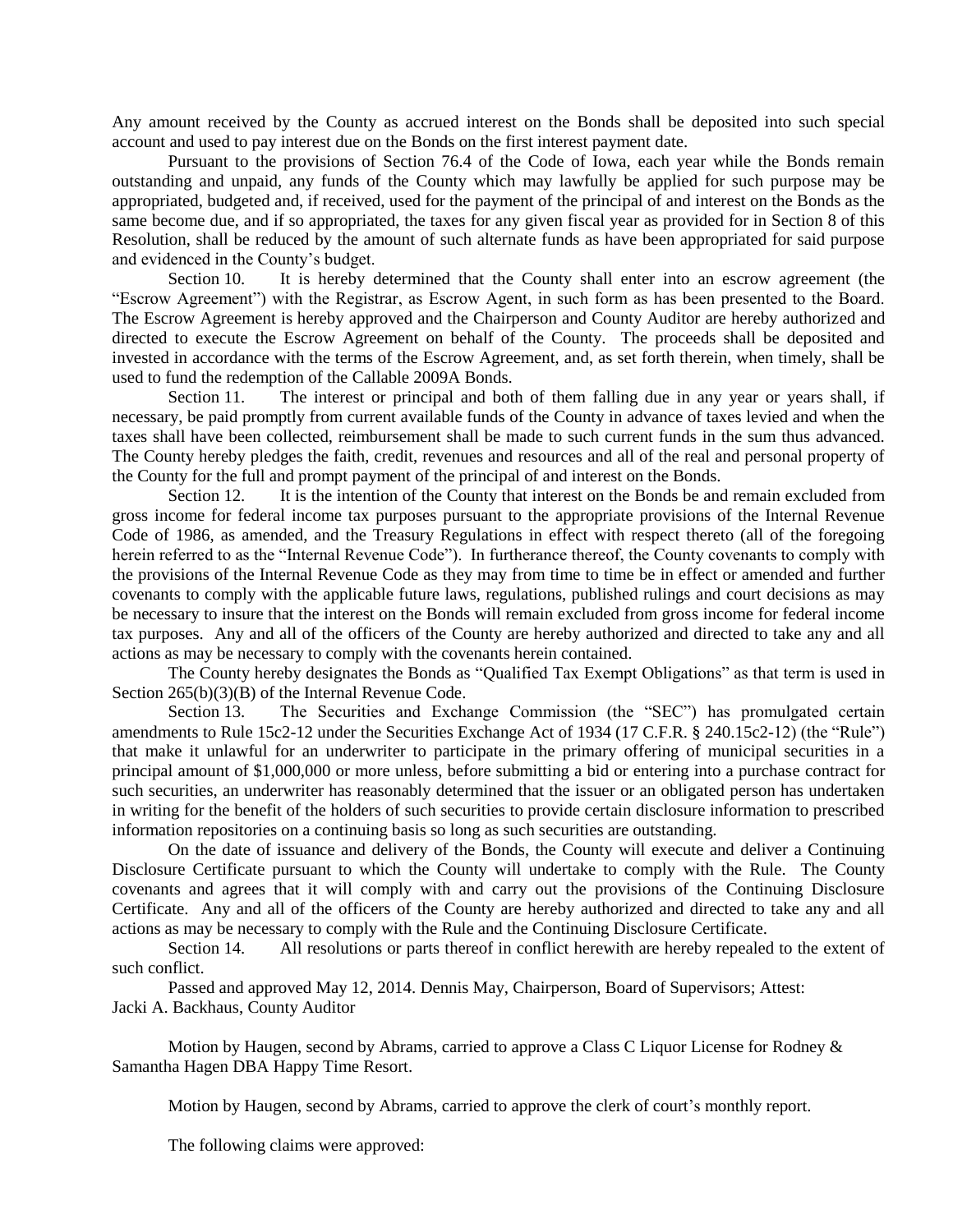| A & I Auto Body Inc                | Service-Eng      | 7,340.79  |
|------------------------------------|------------------|-----------|
| AT & T                             | Service-E911     | 36.33     |
| Abc Legal Services Inc             | Service-Csr      | 64.00     |
| Abrams, Kenneth                    | Mileage-Sup      | 204.88    |
| Ag Power Enterprises Inc           | Service-Con      | 227.32    |
| <b>Agvantage Fs Inc</b>            | Fuel-Gsr         | 12,889.33 |
| <b>Alliant Energy</b>              | Service-Con      | 3,285.10  |
| Aramark                            | Service-Gsr      | 109.11    |
| B & J Water Conditioning Inc       | Service-Phd      | 24.00     |
| <b>Bcn</b> Telecom                 | Service-Gsr      | 295.93    |
| <b>Black Hills Energy Inc</b>      | Service-Eng      | 797.49    |
| <b>Bp</b>                          | Fuel-Eng         | 111.67    |
| <b>Businessware Solutions Inc</b>  | Service-Dap      | 15.29     |
| <b>Card Center</b>                 | Exp-It/Gis       | 3,879.77  |
| Carlson, Md, Byron                 | Service-Mex      | 150.00    |
| Carquest Auto Parts Inc            | Supplies-Sdp     | 3,275.73  |
| <b>Cdw Government Inc</b>          | Equip-Eng        | 2,026.08  |
| <b>Cemstone Concrete Materials</b> | Service-Eng      | 110.00    |
| Central Ia Distributing Inc        | Supplies-Con     | 1,893.50  |
| Centurylink                        | Service-Eng      | 618.25    |
| City Of Fertile                    | Rutf-Eng         | 1,107.09  |
| City Of Grafton                    | Rutf-Eng         | 636.39    |
| City Of Hanlontown                 | Rutf-Eng         | 258.71    |
| City Of Joice                      | Service-Eng      | 661.48    |
| City Of Kensett                    | Service-Eng      | 348.07    |
| <b>City Of Manly</b>               | Service-Eng      | 44.80     |
| City Of Northwood                  | Service-Con      | 512.27    |
| Cnh Capital                        | Parts-Con        | 208.97    |
| Corporate Warehouse Supply         | Supplies-Trs     | 919.75    |
| Crysteel Truck Equipment Inc       | Parts-Eng        | 230.00    |
| Dave Syverson Inc                  | Parts-Eng        | 327.89    |
| Dell Marketing L P                 | Equip-Dap        | 1,901.60  |
| Des Moines Stamp Mfg Co            | Supplies-Shf     | 26.70     |
| East Central District Isaa         | Edu-Asr          | 450.00    |
| Eilertson, Eugene                  | Service-Con      | 882.00    |
| Eliot Inc.                         | Service-Eng      | 6,931.95  |
| Falkstone Llc                      | Rock-Eng         | 1,413.14  |
| <b>Fallgatter's Market</b>         | Supplies-Phd     | 36.22     |
| <b>Floyd County Sheriff</b>        | Service-Csr      | 18.50     |
| Hagen, Gordon                      | Service-San      | 400.00    |
| Haugen, David                      | Mileage-Sup      | 65.52     |
| Healthworks                        | Service-Eng      | 239.00    |
| Heartland Asphalt Inc              | Supplies-Eng     | 357.50    |
| <b>Heartland Power Coop</b>        | Service-Wwt      | 2,170.56  |
| Holiday Inn                        | Edu-Shf          | 252.00    |
| Huber Supply Co Inc                | Service-Eng      | 105.00    |
| Ia Workforce Development           | Qtrly Unempl Ins | 2,792.23  |
| <b>Iaccyso</b>                     | Dues-Vaf         | 50.00     |
| Iscta                              | Edu-Trs          | 160.00    |
| Keltek Incorporated                | Service-Dap      | 28,908.22 |
| Knudtson, Kirby                    | Service-Shf      | 467.09    |
| Kossuth County Sheriff             | Service-Csr      | 48.60     |
|                                    |                  |           |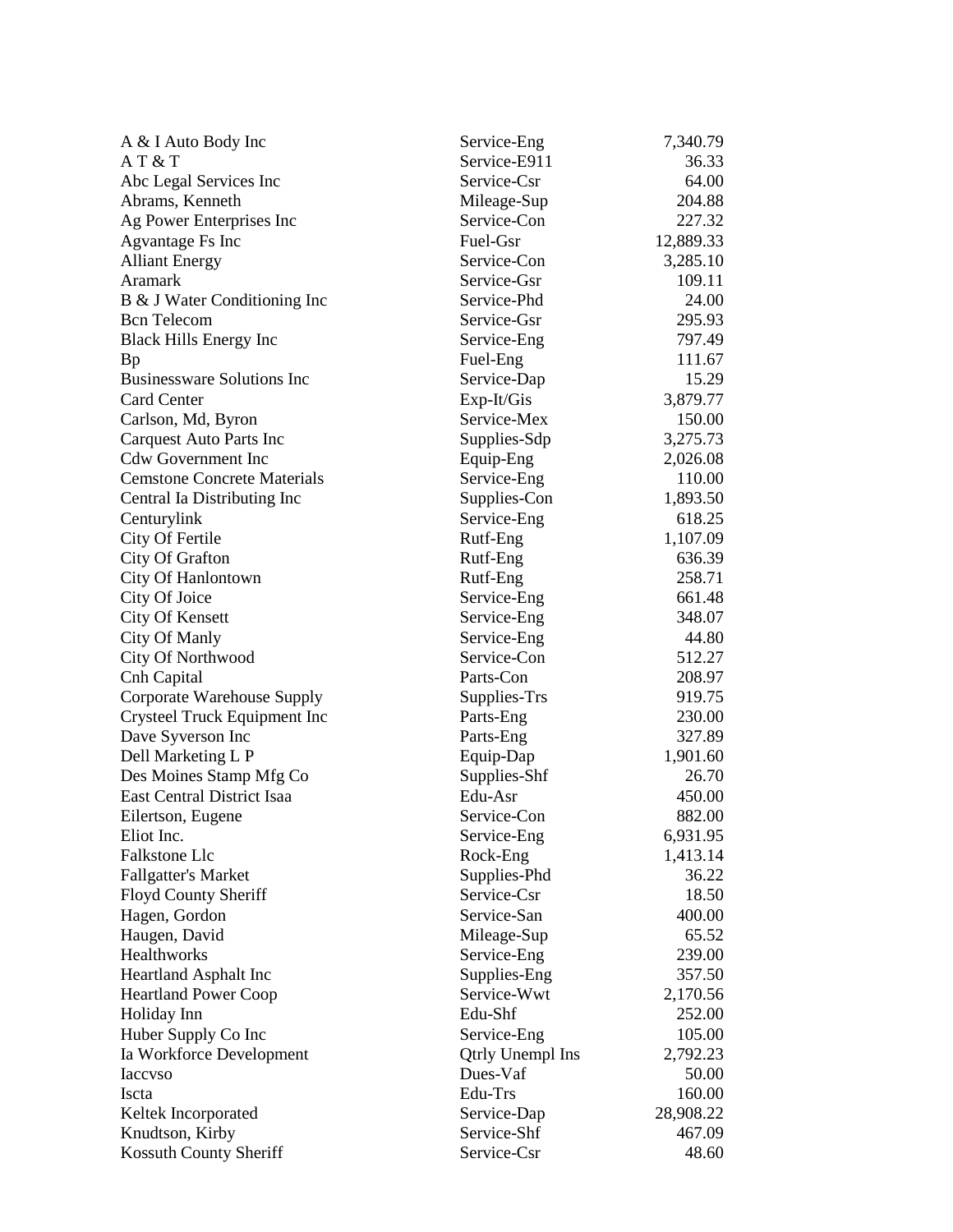| Kruger, Thomas                     | Supplies-Con        | 187.00           |
|------------------------------------|---------------------|------------------|
| Krull, Jennifer                    | Service-Aty         | 10.00            |
| L R Falk Const Co                  | Rock-Eng            | 196.25           |
| <b>Lawson Products Inc</b>         | Supplies-Con        | 922.89           |
| Mail Services Llc                  | Service-Trs         | 281.96           |
| Manly Junction Signal              | Service-Asr         | 482.92           |
| Marco Inc                          | Service-Asr         | 158.53           |
| Marshall & Swift Inc               | Service-Shf         | 138.84           |
| Martin Marietta Materials Inc      | Rock-Eng            | 6,376.22         |
| May, Dennis                        | Mileage-Sup         | 80.60            |
| Mc Clure Engineering Co            | Service-Ndp         | 1,516.00         |
| Mediacom                           | Service-Con         | 2,503.27         |
| Melby, Ruth                        | Mileage-Mha         | 55.64            |
| Mental Health Ctr Of N Ia Inc      | Service-Shf         | 364.00           |
| Mercy Medical Center-North Ia      | Service-Mex         | 1,551.22         |
| Meyer, Russell                     | Edu-Eng             | 215.77           |
| <b>Midwest Technology Services</b> | Service-Dap         | 1,875.59         |
| Mike's C & O Tire                  | Parts-Shf           | 451.28           |
| Mireles, Sandra                    | Mileage-Mh          | 410.28           |
| Msc Industrial Supply Co           | Supplies-Eng        | 1,506.57         |
| Napa Auto Parts                    | Supplies-Eng        | 143.24           |
| N-K Trap Team                      | Supplies-Con        | 18.00            |
| No Ia Juvenile Detention           | Service-Juj         | 1,492.79         |
| North Iowa Ready Mix Inc           | Service-Eng         | 683.27           |
| Northeast Wis Tech College         | Edu-Shf             | 175.00           |
| Northern Iowa Therapy Pc           | Service-Phd         | 840.00           |
| Northwood Anchor Inc               | Service-Asr         | 482.19           |
| Northwood Lumber                   | Supplies-Con        | 432.87           |
| Northwood Sanitation Llc           | Service-Gsr         | 181.50           |
| Northwood True Value               | Supplies-Gsr        | 105.79           |
| Nuss Truck & Equipment             | Parts Credit-Eng    | 10,543.78        |
| <b>Olson Trading Post Inc</b>      | Supplies-Eng        | 151.45           |
| Pathology Assoc Of Mason City      | Service-Mex         | 1,500.00         |
| Pfi                                | Service-Csr         | 154.00           |
| Pollard                            | Service-Shf         | 84.00            |
| <b>Premier Cleaners</b>            | Service-Shf         | 118.19           |
| Printing Services Inc              | Supplies-Asr        | 52.29            |
| Pritchard's Of Northwood Inc       | Service-Shf         | 906.84           |
| Pronto Market Of Manly             | Supplies-Eng        | 21.30            |
| <b>Ram Systems</b>                 | Service-Phd         | 685.00           |
| Ramsey, Norma                      | Service-San         | 200.00           |
| Reeder, Daniel L                   | Fuel-Asr            | 33.94            |
| Reinhart Food Service Llc          | Supplies-Shf        | 269.05           |
| Rohne, Joel                        | Mileage-It/Gis      | 494.52           |
|                                    |                     |                  |
| Schmidt, Brett<br>Schoeller, Mark  | Supplies-Vaf        | 331.38<br>464.88 |
|                                    | Mileage Feb-Apr-Csr |                  |
| Schumacher's Nursery               | Supplies-Con        | 110.00           |
| Singelstad's Hardware              | Supplies-Eng        | 13.28            |
| <b>Staples Credit Plan</b>         | Supplies-Eng        | 171.99           |
| <b>Terminal Supply Inc</b>         | Supplies-Eng        | 227.15           |
| The Sidwell Company                | Service-Asr         | 6,380.00         |
| Tsp Court Reporting Inc            | Service-Aty         | 342.00           |
| Us Cellular                        | Service-Asr         | 188.58           |